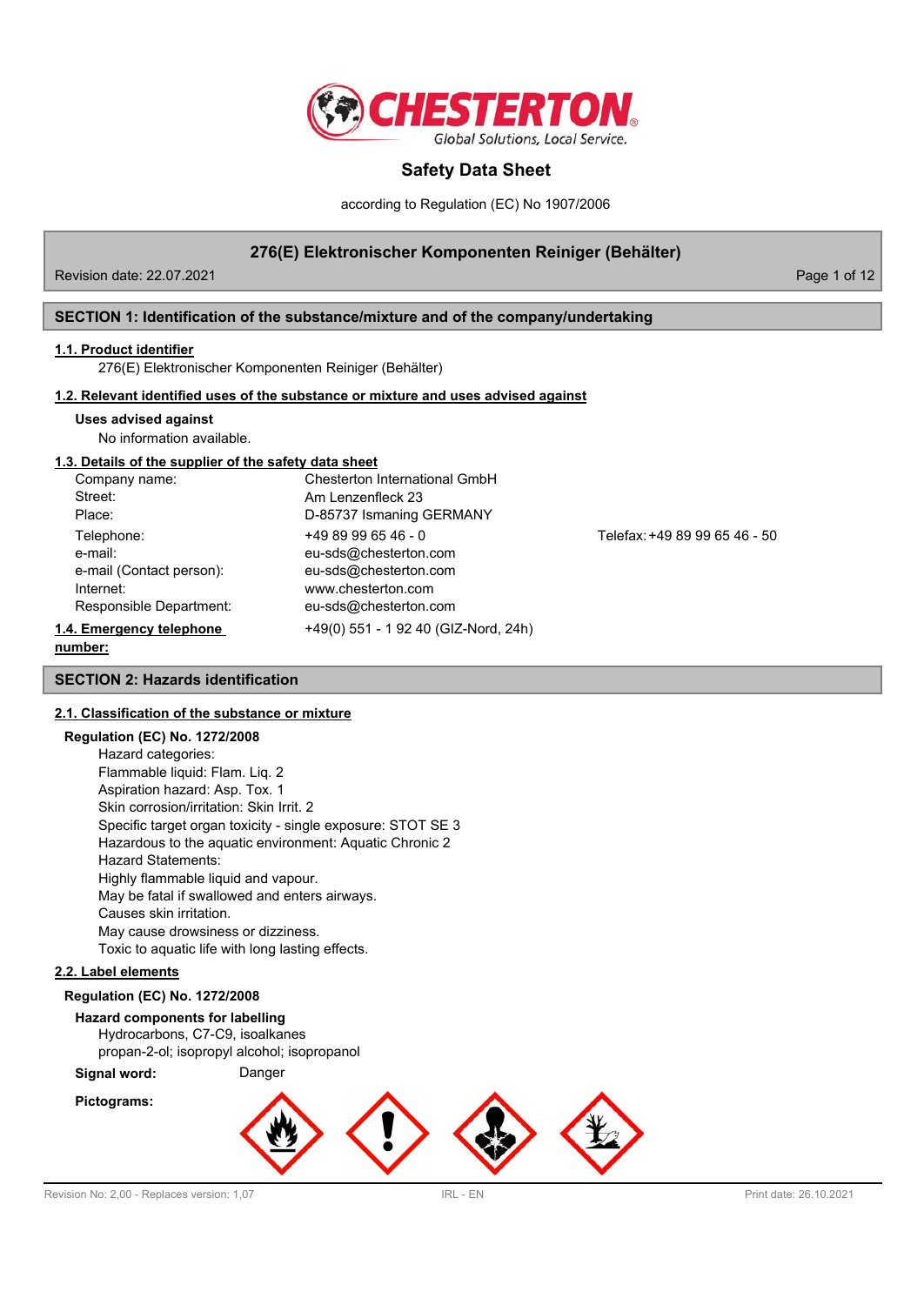

according to Regulation (EC) No 1907/2006

# **276(E) Elektronischer Komponenten Reiniger (Behälter)**

Revision date: 22.07.2021 **Page 2 of 12** 

| <b>Hazard statements</b>        |                                                        |
|---------------------------------|--------------------------------------------------------|
| H <sub>225</sub>                | Highly flammable liquid and vapour.                    |
| H <sub>304</sub>                | May be fatal if swallowed and enters airways.          |
| H <sub>315</sub>                | Causes skin irritation.                                |
| H336                            | May cause drowsiness or dizziness.                     |
| H411                            | Toxic to aquatic life with long lasting effects.       |
| <b>Precautionary statements</b> |                                                        |
| P <sub>210</sub>                | Keep away from heat. No Smoking.                       |
| P273                            | Avoid release to the environment.                      |
| P301+P310                       | IF SWALLOWED: Immediately call a POISON CENTER/doctor. |
| P331                            | Do NOT induce vomiting.                                |
| P391                            | Collect spillage.                                      |
| P403+P235                       | Store in a well-ventilated place. Keep cool.           |

## **2.3. Other hazards**

No information available.

# **SECTION 3: Composition/information on ingredients**

#### **3.2. Mixtures**

# **Hazardous components**

| <b>CAS No</b> | Chemical name                                                                                       |              |                   | Quantity |  |
|---------------|-----------------------------------------------------------------------------------------------------|--------------|-------------------|----------|--|
|               | IEC No                                                                                              | Index No     | <b>REACH No</b>   |          |  |
|               | <b>GHS Classification</b>                                                                           |              |                   |          |  |
|               | Hydrocarbons, C7-C9, isoalkanes                                                                     |              |                   |          |  |
|               | 921-728-3                                                                                           |              | 101-2119471305-42 |          |  |
|               | Flam. Lig. 2, Skin Irrit. 2, STOT SE 3, Asp. Tox. 1, Aquatic Chronic 2; H225 H315 H336 H304<br>H411 |              |                   |          |  |
| 67-63-0       | propan-2-ol; isopropyl alcohol; isopropanol                                                         |              |                   | $5-9%$   |  |
|               | 200-661-7                                                                                           | 603-117-00-0 | 101-2119457558-25 |          |  |
|               | Flam. Lig. 2, Eye Irrit. 2, STOT SE 3; H225 H319 H336                                               |              |                   |          |  |

# Full text of H and EUH statements: see section 16.

**Specific Conc. Limits, M-factors and ATE**

| <b>CAS No</b> | IEC No                                                                                              | <b>IChemical name</b>                                                                       | Quantity |  |  |
|---------------|-----------------------------------------------------------------------------------------------------|---------------------------------------------------------------------------------------------|----------|--|--|
|               | Specific Conc. Limits, M-factors and ATE                                                            |                                                                                             |          |  |  |
|               | $1921 - 728 - 3$                                                                                    | Hydrocarbons, C7-C9, isoalkanes                                                             | 85-95 %  |  |  |
|               | 7100 - 7800 mg/kg                                                                                   | (inhalation: LC50 = > 21 mg/l (vapours); dermal: LD50 = > 2200 - 2500 mg/kg; oral: LD50 = > |          |  |  |
| 67-63-0       | 200-661-7                                                                                           | propan-2-ol; isopropyl alcohol; isopropanol                                                 | $5-9%$   |  |  |
|               | linhalation: LC50 = 30 mg/l (vapours); dermal: LD50 = 12800-13400 mg/kg; oral: LD50 = 5045<br>mg/kg |                                                                                             |          |  |  |

# **Further Information**

No information available.

# **SECTION 4: First aid measures**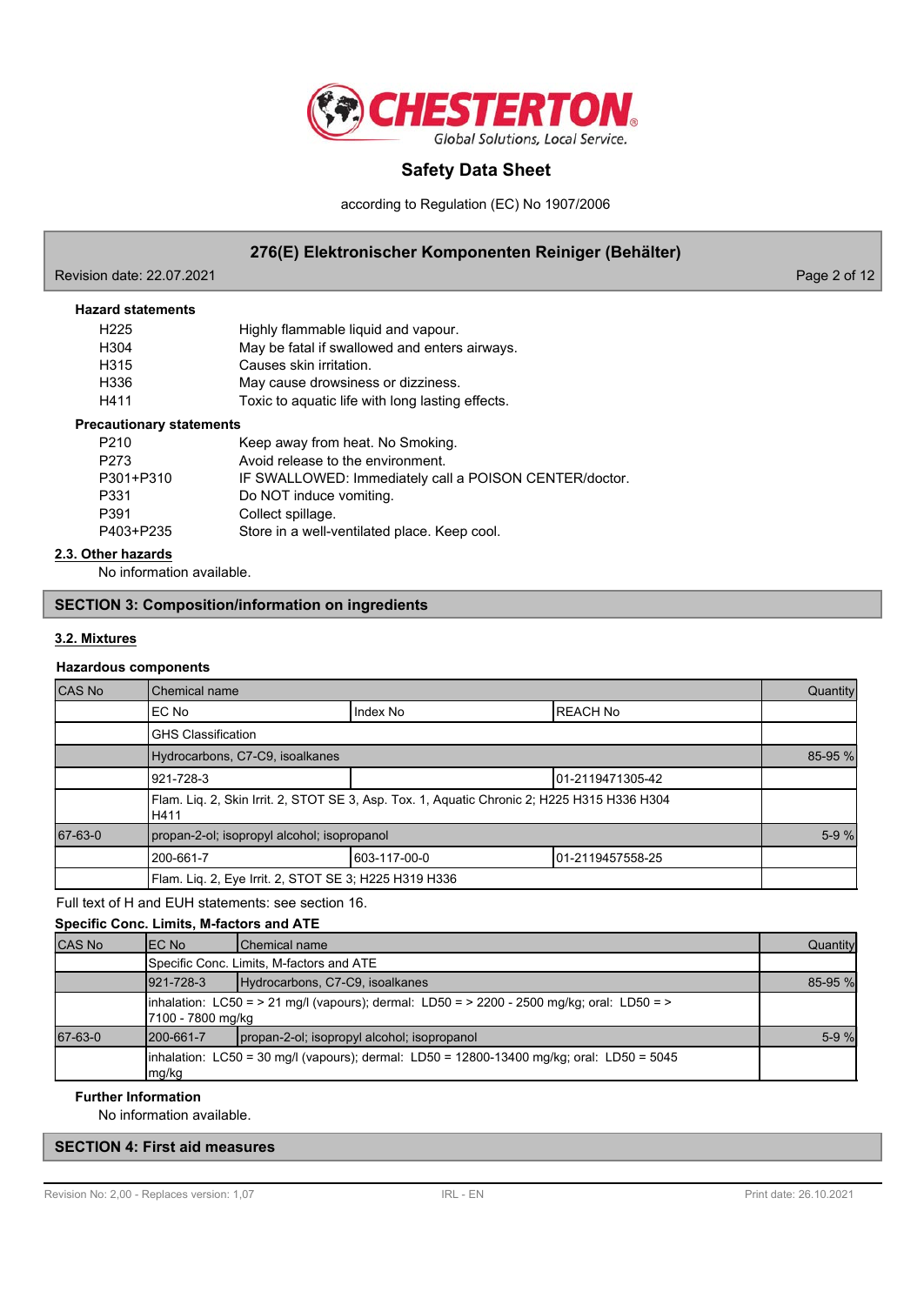

according to Regulation (EC) No 1907/2006

# **276(E) Elektronischer Komponenten Reiniger (Behälter)**

Revision date: 22.07.2021 Page 3 of 12

**4.1. Description of first aid measures**

#### **General information**

Change contaminated, saturated clothing. In case of accident or unwellness, seek medical advice immediately (show directions for use or safety data sheet if possible).

#### **After inhalation**

Remove casualty to fresh air and keep warm and at rest. If breathing is irregular or stopped, administer artificial respiration. Call a doctor.

#### **After contact with skin**

After contact with skin, wash immediately with plenty of water and soap. In case of skin irritation, consult a physician.

#### **After contact with eyes**

In case of contact with eyes flush immediately with plenty of flowing water for 10 to 15 minutes holding eyelids apart and consult an ophthalmologist.

#### **After ingestion**

Do NOT induce vomiting. Immediately call a doctor.

#### **4.2. Most important symptoms and effects, both acute and delayed**

Causes eye irritation. Causes skin irritation. Repeated exposure may cause skin dryness or cracking. Most important symptoms and effects, both acute and delayed: Headache, Dizziness, Pulmonary oedema Vapours may cause drowsiness and dizziness.

# **4.3. Indication of any immediate medical attention and special treatment needed**

First Aid, decontamination, treatment of symptoms.

## **SECTION 5: Firefighting measures**

#### **5.1. Extinguishing media**

#### **Suitable extinguishing media**

Dry extinguishing powder. Carbon dioxide (CO2). alcohol resistant foam. Water spray jet

#### **Unsuitable extinguishing media**

Full water jet

## **5.2. Special hazards arising from the substance or mixture**

Heating causes rise in pressure with risk of bursting.

Vapours can form explosive mixtures with air.

# **5.3. Advice for firefighters**

Special protective equipment for firefighters Protective clothing. In case of fire: Wear self-contained breathing apparatus.

#### **Additional information**

Collect contaminated fire extinguishing water separately. Do not allow entering drains or surface water.

# **SECTION 6: Accidental release measures**

# **6.1. Personal precautions, protective equipment and emergency procedures**

# **General advice**

See protective measures under point 7 and 8. Provide adequate ventilation.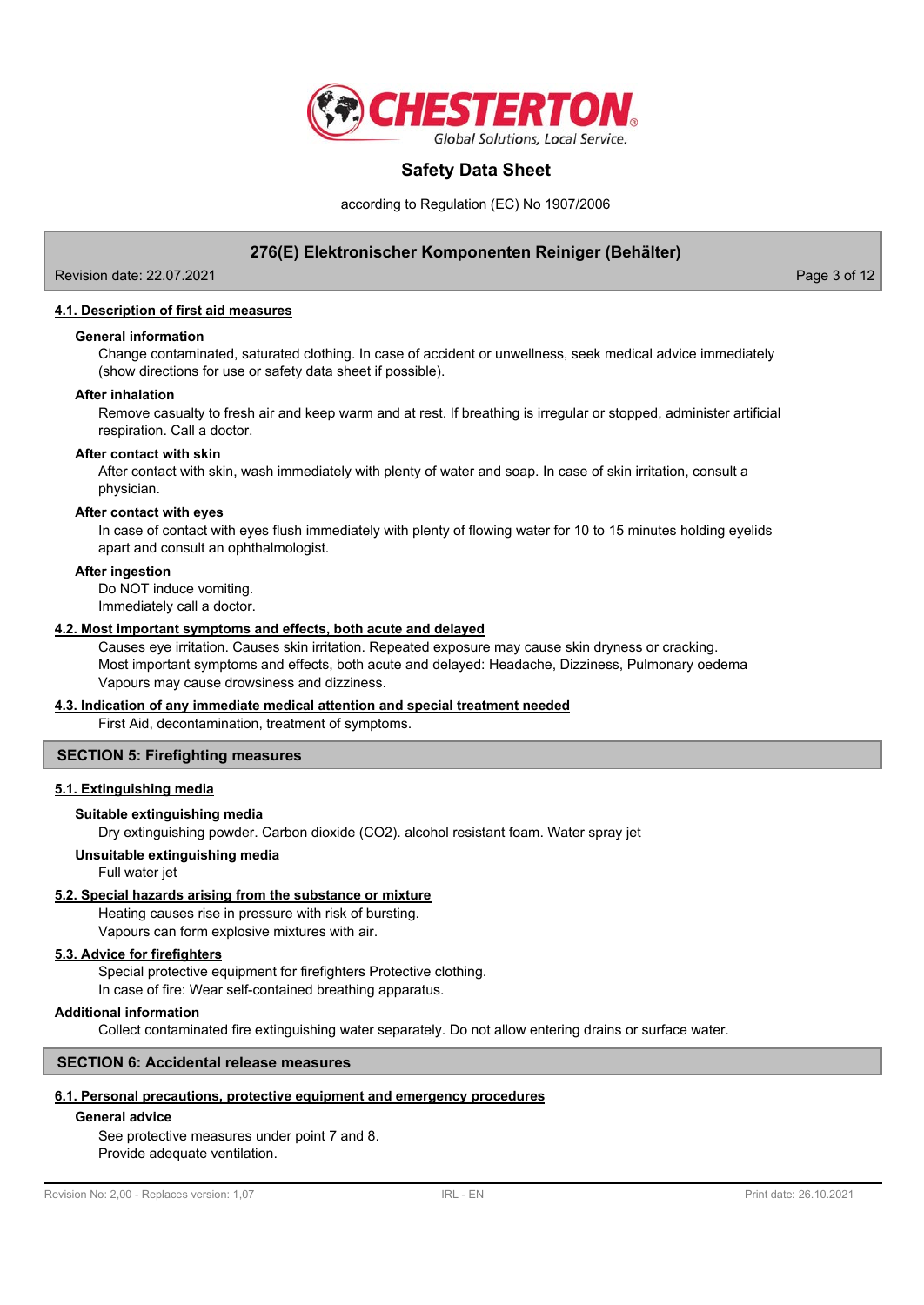

according to Regulation (EC) No 1907/2006

# **276(E) Elektronischer Komponenten Reiniger (Behälter)**

Revision date: 22.07.2021 **Page 4 of 12** 

Personal protection equipment: see section 8

#### **6.2. Environmental precautions**

Do not allow to enter into surface water or drains. Cover drains.

#### **6.3. Methods and material for containment and cleaning up**

#### **Other information**

Absorb with liquid-binding material (sand, diatomaceous earth, acid- or universal binding agents). Treat the recovered material as prescribed in the section on waste disposal.

#### **6.4. Reference to other sections**

See protective measures under point 7 and 8. Disposal: see section 13

#### **SECTION 7: Handling and storage**

# **7.1. Precautions for safe handling**

#### **Advice on safe handling**

See section 8. Wear personal protection equipment (refer to section 8).

#### **Advice on protection against fire and explosion**

Vapours are heavier than air, spread along floors and form explosive mixtures with air. Take precautionary measures against static discharges. Keep away from sources of heat (e.g. hot surfaces), sparks and open flames.

## **Advice on general occupational hygiene**

Wear protective gloves/protective clothing.

#### **7.2. Conditions for safe storage, including any incompatibilities**

# **Requirements for storage rooms and vessels**

Keep cool. Protect from sunlight.

## **Hints on joint storage**

Keep away from: Food and feedingstuffs

#### **Further information on storage conditions**

Keep away from: Frost Heat **Humidity** 

#### **7.3. Specific end use(s)**

No information available.

#### **SECTION 8: Exposure controls/personal protection**

# **8.1. Control parameters**

#### **Occupational exposure limits**

| <b>ICAS No</b> | <b>I</b> Substance | ppm  | mg/m <sup>3</sup> | fib/cm <sup>3</sup> | Category      | Origin |
|----------------|--------------------|------|-------------------|---------------------|---------------|--------|
| 67-63-0        | Propan-2-ol        | 200l |                   |                     | TWA (8 h)     |        |
|                |                    | 400l |                   |                     | STEL (15 min) |        |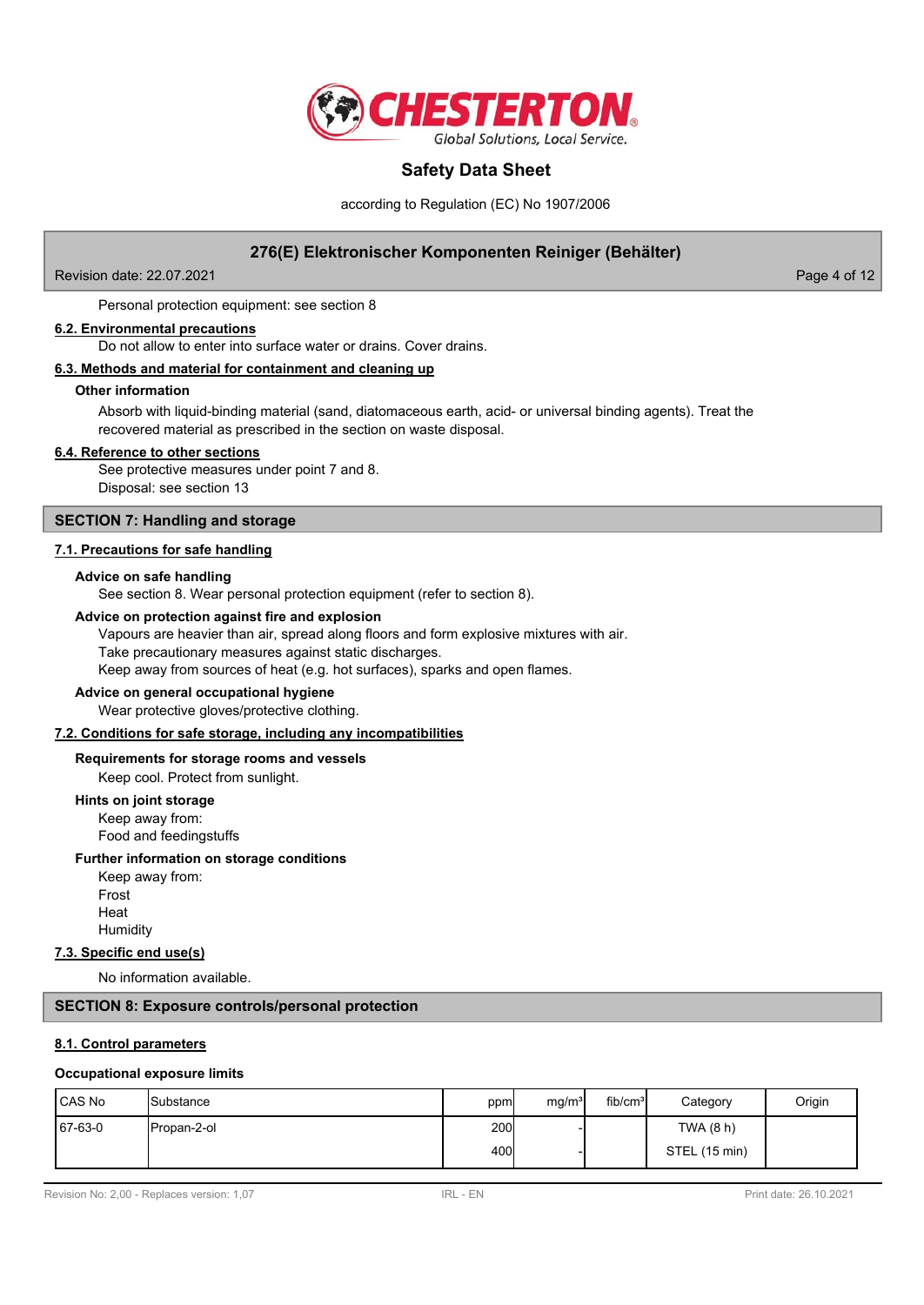

according to Regulation (EC) No 1907/2006

# **276(E) Elektronischer Komponenten Reiniger (Behälter)**

Revision date: 22.07.2021 **Page 5 of 12** 

# **Biological limit values**

| <b>ICAS No</b> | Substance   | IParameter      | <b>Value</b>  | 'Test material | Sampling time                               |
|----------------|-------------|-----------------|---------------|----------------|---------------------------------------------|
| 67-63-0        | 12-Propanol | <b>IAcetone</b> | 40 mg/L Urine |                | <b>IEnd of shift at</b><br>lend of workweek |

# **DNEL/DMEL values**

| <b>CAS No</b>            | Substance                                   |                |          |                         |  |
|--------------------------|---------------------------------------------|----------------|----------|-------------------------|--|
| DNEL type                |                                             | Exposure route | Effect   | Value                   |  |
|                          | Hydrocarbons, C7-C9, isoalkanes             |                |          |                         |  |
| Worker DNEL, long-term   |                                             | linhalation    | systemic | 2035 mg/m <sup>3</sup>  |  |
| Worker DNEL, long-term   |                                             | Idermal        | systemic | 773 mg/kg bw/day        |  |
| Consumer DNEL, long-term |                                             | linhalation    | systemic | $608$ mg/m <sup>3</sup> |  |
| Consumer DNEL, long-term |                                             | Idermal        | systemic | 699 mg/kg bw/day        |  |
| Consumer DNEL, long-term |                                             | loral          | systemic | 699 mg/kg bw/day        |  |
| 67-63-0                  | propan-2-ol; isopropyl alcohol; isopropanol |                |          |                         |  |
| Worker DNEL, long-term   |                                             | linhalation    | systemic | 500 mg/m <sup>3</sup>   |  |
| Worker DNEL, long-term   |                                             | Idermal        | systemic | 888 mg/kg bw/day        |  |
| Consumer DNEL, long-term |                                             | linhalation    | systemic | $89 \text{ mg/m}^3$     |  |
| Consumer DNEL, long-term |                                             | Idermal        | systemic | 319 mg/kg bw/day        |  |
| Consumer DNEL, long-term |                                             | Ioral          | systemic | 26 mg/kg bw/day         |  |

**PNEC values**

| <b>CAS No</b>                                    | Substance                                   |             |  |  |  |
|--------------------------------------------------|---------------------------------------------|-------------|--|--|--|
|                                                  | Value<br>Environmental compartment          |             |  |  |  |
| 67-63-0                                          | propan-2-ol; isopropyl alcohol; isopropanol |             |  |  |  |
| Freshwater                                       |                                             | 140,9 mg/l  |  |  |  |
| Freshwater (intermittent releases)               | 140,9 mg/l                                  |             |  |  |  |
| Marine water                                     |                                             | 140,9 mg/l  |  |  |  |
| Freshwater sediment                              | 552 mg/kg                                   |             |  |  |  |
| Marine sediment                                  |                                             | 552 mg/kg   |  |  |  |
| Secondary poisoning                              |                                             | $160$ mg/kg |  |  |  |
| Micro-organisms in sewage treatment plants (STP) |                                             | 2251 mg/l   |  |  |  |
| Soil                                             |                                             | 28 mg/kg    |  |  |  |

# **8.2. Exposure controls**

#### **Appropriate engineering controls**

Provide adequate ventilation as well as local exhaustion at critical locations.

Take action to prevent static discharges.

# **Individual protection measures, such as personal protective equipment**

#### **Eye/face protection**

Suitable eye protection: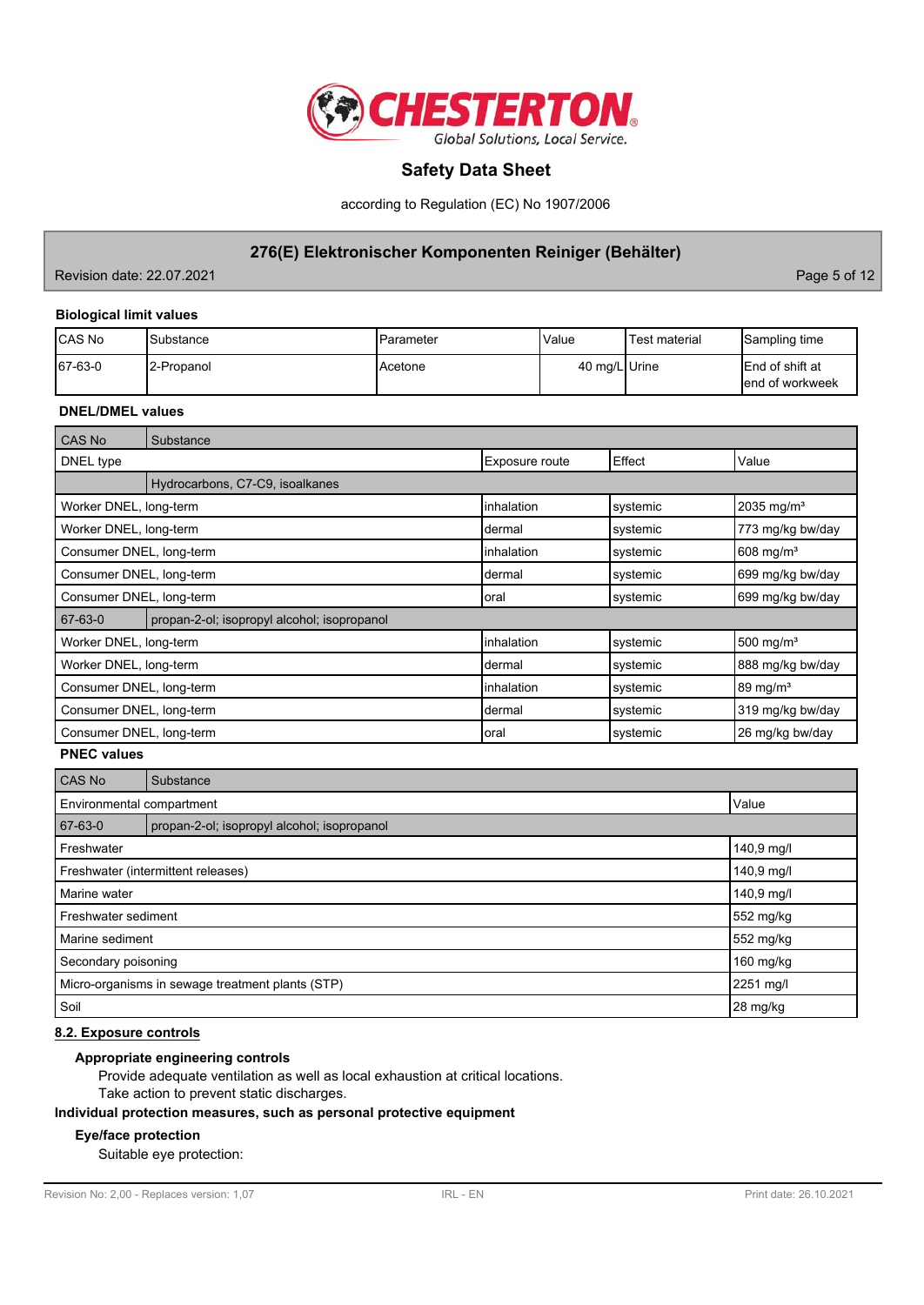

according to Regulation (EC) No 1907/2006

# **276(E) Elektronischer Komponenten Reiniger (Behälter)**

Revision date: 22.07.2021 **Page 6 of 12** Page 6 of 12

Eye glasses with side protection goggles

# **Hand protection**

Tested protective gloves must be worn: EN ISO 374

NBR (Nitrile rubber), Butyl caoutchouc (butyl rubber)

Thickness of the glove material >= 0,4 mm

Breakthrough times and swelling properties of the material must be taken into consideration.

For special purposes, it is recommended to check the resistance to chemicals of the protective gloves

mentioned above together with the supplier of these gloves.

Wearing time with occasional contact (splashes): max. 480 min. (NBR (Nitrile rubber))

Wearing time with permanent contact 240 - 480 min (NBR (Nitrile rubber))

Observe the wear time limits as specified by the manufacturer.

# **Skin protection**

Protective clothing

## **Respiratory protection**

If technical exhaust or ventilation measures are not possible or insufficient, respiratory protection must be worn.

Filtering device (full mask or mouthpiece) with filter: A-P2

# **Environmental exposure controls**

No special measures are necessary.

## **SECTION 9: Physical and chemical properties**

# **9.1. Information on basic physical and chemical properties**

| Physical state:                               | Liquid          |                |                           |
|-----------------------------------------------|-----------------|----------------|---------------------------|
| Colour:                                       | clear           |                |                           |
| Odour:                                        | like: Petroleum |                |                           |
|                                               |                 |                | <b>Test method</b>        |
| Changes in the physical state                 |                 |                |                           |
| Melting point/freezing point:                 |                 | not determined |                           |
| Boiling point or initial boiling point and    |                 | 98 °C          |                           |
| boiling range:                                |                 |                |                           |
| Sublimation point:                            |                 | not determined |                           |
| Softening point:                              |                 | not determined |                           |
| Pour point:                                   |                 | not determined |                           |
| Flash point:                                  |                 | $-6,1$ °C      |                           |
| <b>Flammability</b>                           |                 |                |                           |
| Solid/liquid:                                 |                 | not determined |                           |
| Gas:                                          |                 | not determined |                           |
| <b>Explosive properties</b>                   |                 |                |                           |
| Vapours can form explosive mixtures with air. |                 |                |                           |
| Lower explosion limits:                       |                 | not determined |                           |
| Upper explosion limits:                       |                 | not determined |                           |
| Auto-ignition temperature:                    |                 |                | $\sim$ 382 °C ASTM D 1929 |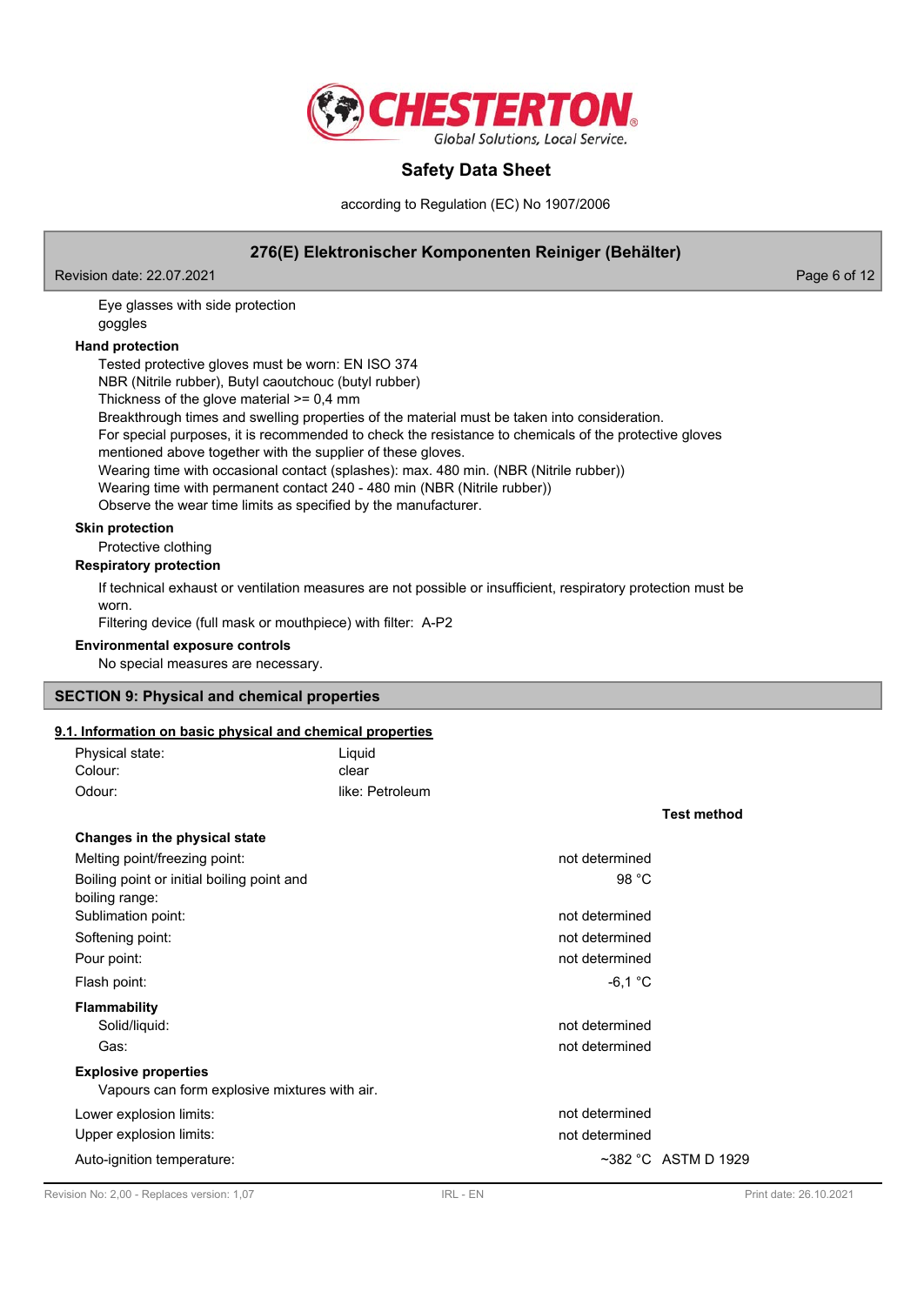

according to Regulation (EC) No 1907/2006

# **276(E) Elektronischer Komponenten Reiniger (Behälter)**

Revision date: 22.07.2021 **Page 7 of 12** and 2012 **Page 7 of 12** 

| <b>Self-ignition temperature</b><br>Solid:<br>Gas:        | not determined<br>not determined |
|-----------------------------------------------------------|----------------------------------|
| Decomposition temperature:                                | not determined                   |
| <b>Oxidizing properties</b><br>No information available.  |                                  |
| pH-Value:                                                 | not applicable                   |
| Viscosity / kinematic:<br>(at 25 $^{\circ}$ C)            | 1 $mm2/s$                        |
| Water solubility:                                         | slightly soluble                 |
| Solubility in other solvents<br>No information available. |                                  |
| Partition coefficient n-octanol/water:                    | $<$ 1                            |
| Vapour pressure:<br>(at 20 $°C$ )                         | $~80$ hPa                        |
| Density (at 20 °C):                                       | $0.7$ g/cm <sup>3</sup>          |
| Relative vapour density:                                  | not determined                   |
| 9.2. Other information                                    |                                  |
| Sustaining combustion:                                    | Not sustaining combustion        |
| Evaporation rate:                                         | not determined                   |
| <b>Further Information</b>                                |                                  |
| No information available.                                 |                                  |

#### **SECTION 10: Stability and reactivity**

#### **10.1. Reactivity**

The product is stable under storage at normal ambient temperatures.

# **10.2. Chemical stability**

The substance is chemically stable under recommended conditions of storage, use and temperature.

#### **10.3. Possibility of hazardous reactions**

This material is considered to be non-reactive under normal use conditions.

#### **10.4. Conditions to avoid**

This material is combustible and can be ignited by heat, sparks, flames, or other sources of ignition (e.g. static electricity, pilot lights, or mechanical/electrical equipment).

#### **10.5. Incompatible materials**

Strong acid, Strong alkali, Oxidising agent

## **10.6. Hazardous decomposition products**

Nitrogen oxides (NOx), Carbon dioxide (CO2), Carbon monoxide

#### **SECTION 11: Toxicological information**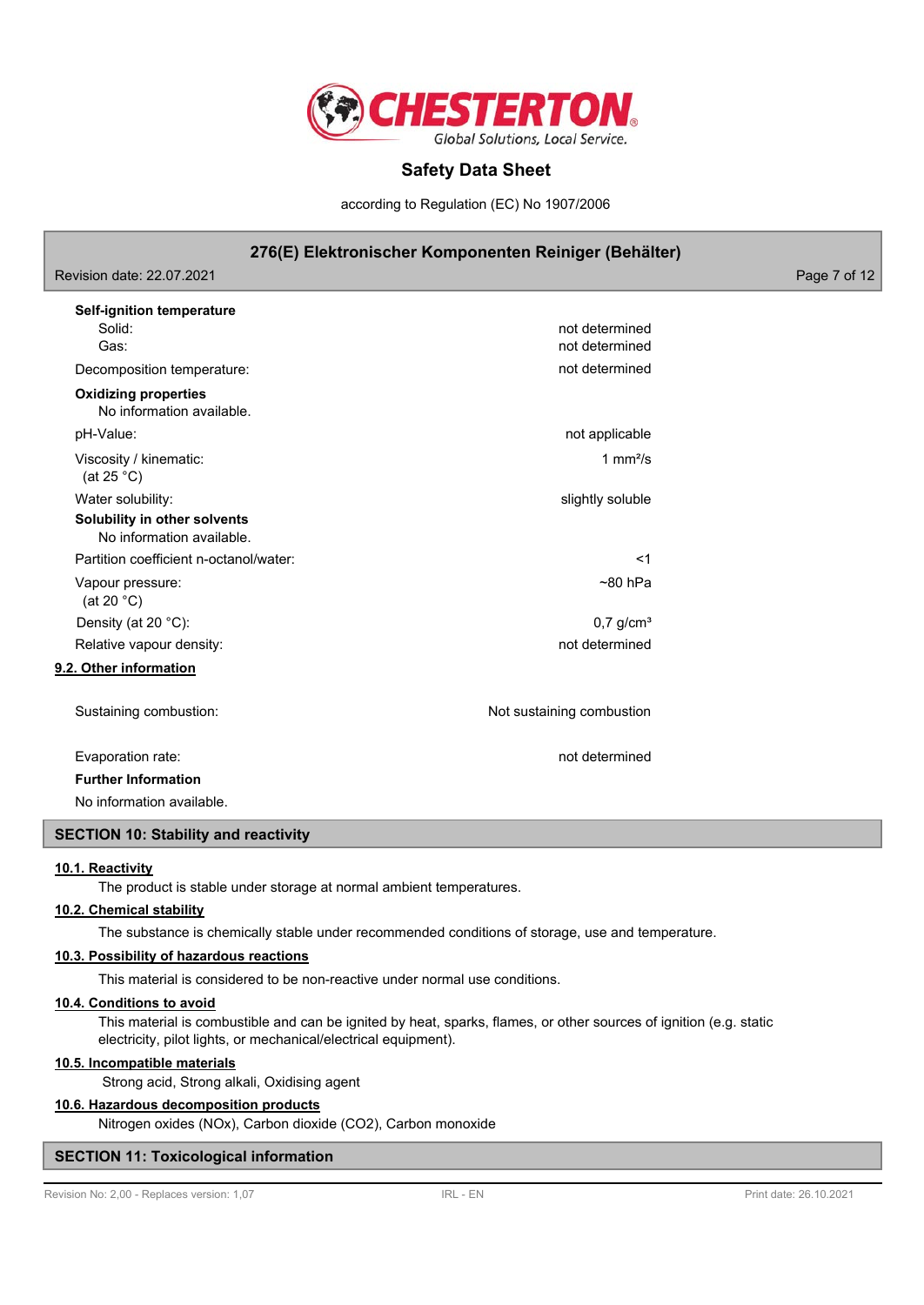

according to Regulation (EC) No 1907/2006

# **276(E) Elektronischer Komponenten Reiniger (Behälter)**

Revision date: 22.07.2021 **Page 8 of 12** and 2011 **Page 8 of 12** 

# **11.1. Information on hazard classes as defined in Regulation (EC) No 1272/2008**

#### **Acute toxicity**

Based on available data, the classification criteria are not met.

| <b>CAS No</b> | Chemical name                               |                                  |         |                     |                                                          |  |
|---------------|---------------------------------------------|----------------------------------|---------|---------------------|----------------------------------------------------------|--|
|               | Exposure route                              | Dose                             | Species | Source              | Method                                                   |  |
|               | Hydrocarbons, C7-C9, isoalkanes             |                                  |         |                     |                                                          |  |
|               | oral                                        | $> 7100 -$<br>LD50<br>7800 mg/kg | Rat     | Study report (1961) | <b>IOECD Guideline 401</b>                               |  |
|               | dermal                                      | $> 2200 -$<br>LD50<br>2500 mg/kg | Rabbit  | Study report (1961) | <b>I</b> Standard acute<br>method, applying 4<br>ldiffer |  |
|               | inhalation (4 h) vapour                     | LC50<br>$> 21$ mg/l              | Rat     | Study report (1985) | <b>IOECD Guideline 403</b>                               |  |
| 67-63-0       | propan-2-ol; isopropyl alcohol; isopropanol |                                  |         |                     |                                                          |  |
|               | oral                                        | LD50<br>5045<br>mg/kg            | Rat     |                     |                                                          |  |
|               | dermal                                      | 12800-<br>LD50<br>13400 mg/kg    | Rabbit  |                     |                                                          |  |
|               | inhalation (4 h) vapour                     | LC50<br>30 mg/l                  | Rat     |                     |                                                          |  |

## **Irritation and corrosivity**

Causes skin irritation.

Serious eye damage/eye irritation: Based on available data, the classification criteria are not met.

# **Sensitising effects**

Based on available data, the classification criteria are not met.

## **Carcinogenic/mutagenic/toxic effects for reproduction**

Based on available data, the classification criteria are not met.

#### **STOT-single exposure**

May cause drowsiness or dizziness. (Hydrocarbons, C7-C9, isoalkanes)

#### **STOT-repeated exposure**

Based on available data, the classification criteria are not met.

#### **Aspiration hazard**

May be fatal if swallowed and enters airways.

# **11.2. Information on other hazards**

## **Endocrine disrupting properties**

No data available

## **SECTION 12: Ecological information**

## **12.1. Toxicity**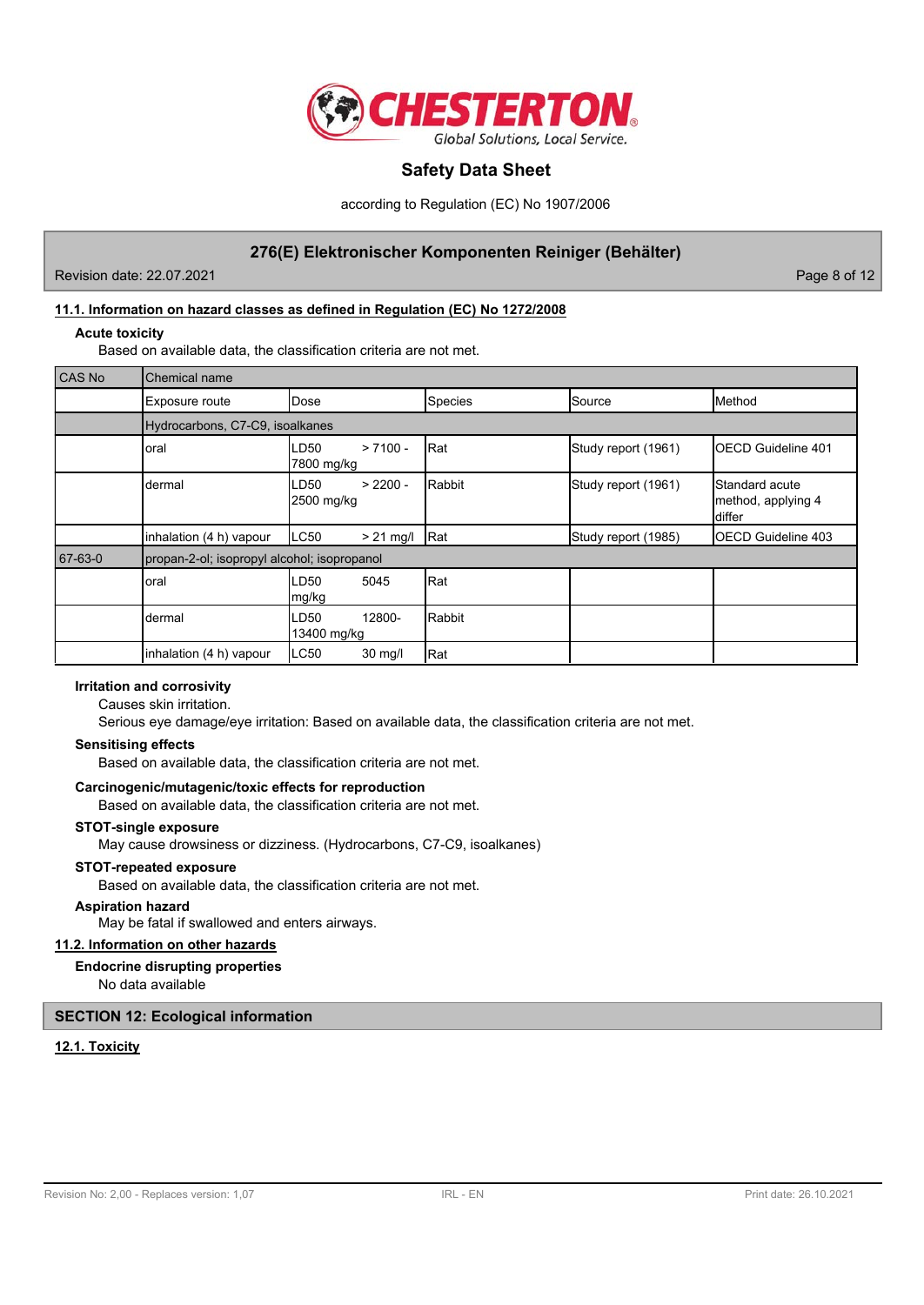

according to Regulation (EC) No 1907/2006

# **276(E) Elektronischer Komponenten Reiniger (Behälter)**

Revision date: 22.07.2021 **Page 9 of 12** 

| CAS No  | <b>Chemical name</b>                        |                     |          |  |                                         |                                                             |                                                |
|---------|---------------------------------------------|---------------------|----------|--|-----------------------------------------|-------------------------------------------------------------|------------------------------------------------|
|         | Aquatic toxicity                            | Dose                |          |  | $[h]   [d]$ Species                     | Source                                                      | Method                                         |
|         | Hydrocarbons, C7-C9, isoalkanes             |                     |          |  |                                         |                                                             |                                                |
|         | Acute fish toxicity                         | <b>LL50</b><br>mq/l | 18,4     |  | 96 hOncorhynchus mykiss                 | <b>REACh</b><br>Registration<br><b>Dossier</b>              | <b>OECD Guideline</b><br>203                   |
|         | Acute algae toxicity                        | ErC50               | 12 mg/l  |  | 72 hlPseudokirchneriella<br>subcapitata | <b>SIDS Initial</b><br>Assessment<br><b>Report For SIAM</b> | <b>OECD Guideline</b><br>201                   |
|         | Acute crustacea toxicity                    | <b>EL50</b><br>mg/l | ca. 2,4  |  | 48 h Daphnia magna                      | <b>REACh</b><br>Registration<br>Dossier                     | other: As<br>described in: The<br>evaluation o |
|         | Fish toxicity                               | <b>NOEC</b><br>mg/l | 0.778    |  | 28 d Oncorhynchus mykiss                | <b>REACh</b><br>Registration<br><b>Dossier</b>              | The aquatic<br>toxicity was<br>estimated by a  |
|         | Crustacea toxicity                          | <b>NOEC</b>         | 1 $mg/l$ |  | 21 d Daphnia magna                      | <b>REACh</b><br>Registration<br><b>Dossier</b>              | <b>OECD Guideline</b><br>211                   |
| 67-63-0 | propan-2-ol; isopropyl alcohol; isopropanol |                     |          |  |                                         |                                                             |                                                |
|         | Acute fish toxicity                         | LC50<br>mg/l        | 10000    |  | 96 h Pimephales promelas                | Publication (1983)                                          | <b>OECD Guideline</b><br>203                   |
|         | Acute algae toxicity                        | ErC50<br>mg/l       | >100     |  | 72 hlDesmodesmus<br>subspicatus         |                                                             |                                                |
|         | Acute crustacea toxicity                    | <b>EC50</b><br>mg/l | 13299    |  | 48 h Daphnia magna (Big<br>water flea)  |                                                             |                                                |

# **12.2. Persistence and degradability**

No information available.

| <b>CAS No</b> | <b>IChemical name</b>                       |              |    |                 |
|---------------|---------------------------------------------|--------------|----|-----------------|
|               | <b>I</b> Method                             | <b>Value</b> |    | <b>I</b> Source |
|               | <b>I</b> Evaluation                         |              |    |                 |
| 67-63-0       | propan-2-ol; isopropyl alcohol; isopropanol |              |    |                 |
|               | OECD 301E                                   | 195%         | 21 |                 |

# **12.3. Bioaccumulative potential**

No information available.

# **Partition coefficient n-octanol/water**

| <b>CAS No</b> | lChemical name                               | Log Pow  |
|---------------|----------------------------------------------|----------|
|               | Hydrocarbons, C7-C9, isoalkanes              | ca. 3.52 |
| 67-63-0       | (propan-2-ol; isopropyl alcohol; isopropanol | 0.05     |

**BCF**

| <b>CAS No</b> | <b>I</b> Chemical name                          | <b>BCF</b> | <b>I</b> Species | <b>Source</b>               |
|---------------|-------------------------------------------------|------------|------------------|-----------------------------|
|               | Hydrocarbons, C7-C9, isoalkanes                 | ca. 105    |                  | <b>REACh Registration D</b> |
| 67-63-0       | propan-2-ol; isopropyl alcohol;<br>lisopropanol | 100        |                  |                             |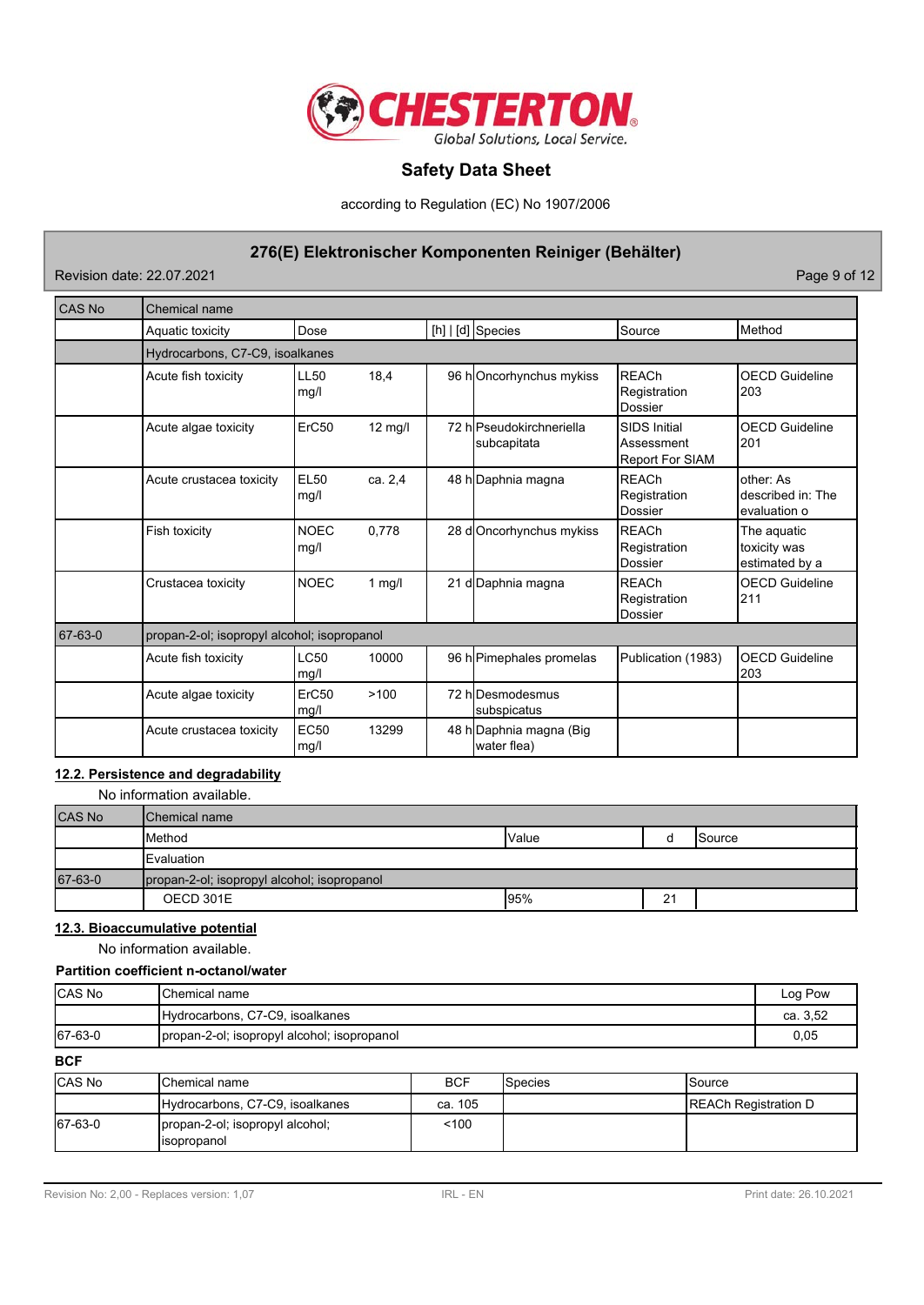

according to Regulation (EC) No 1907/2006

# **276(E) Elektronischer Komponenten Reiniger (Behälter)**

Revision date: 22.07.2021 **Page 10 of 12** 

**12.4. Mobility in soil**

No information available.

#### **12.5. Results of PBT and vPvB assessment**

The substances in the mixture do not meet the PBT/vPvB criteria according to REACH, annex XIII.

#### **12.6. Endocrine disrupting properties**

No data available

## **12.7. Other adverse effects**

No information available.

**SECTION 13: Disposal considerations**

#### **13.1. Waste treatment methods**

#### **Disposal recommendations**

Dispose of waste according to applicable legislation.

#### **Contaminated packaging**

Dispose of waste according to applicable legislation.

#### **SECTION 14: Transport information**

| Land transport (ADR/RID)          |                                                            |
|-----------------------------------|------------------------------------------------------------|
| 14.1. UN number:                  | <b>UN 1993</b>                                             |
| 14.2. UN proper shipping name:    | FLAMMABLE LIQUID, N.O.S. (Hydrocarbons, C7-C9, isoalkanes) |
| 14.3. Transport hazard class(es): | 3                                                          |
| 14.4. Packing group:              | $\mathbf{H}$                                               |
| Hazard label:                     | 3                                                          |
| Classification code:              | F <sub>1</sub>                                             |
| <b>Special Provisions:</b>        | 274 601 640D                                               |
| Limited quantity:                 | 1 L                                                        |
| Excepted quantity:                | E <sub>2</sub>                                             |
| Transport category:               | $\overline{2}$                                             |
| Hazard No:                        | 33                                                         |
| Tunnel restriction code:          | D/E                                                        |
| Inland waterways transport (ADN)  |                                                            |
| 14.1. UN number:                  | <b>UN 1993</b>                                             |
| 14.2. UN proper shipping name:    | FLAMMABLE LIQUID, N.O.S. (Hydrocarbons, C7-C9, isoalkanes) |
| 14.3. Transport hazard class(es): | 3                                                          |
| 14.4. Packing group:              | Ш                                                          |
| Hazard label:                     | 3                                                          |
| Classification code:              | F <sub>1</sub>                                             |
| <b>Special Provisions:</b>        | 274 601 640D                                               |
| Limited quantity:                 | 1 <sup>L</sup>                                             |
| Excepted quantity:                | E <sub>2</sub>                                             |
| <b>Marine transport (IMDG)</b>    |                                                            |
| 14.1. UN number:                  | <b>UN 1993</b>                                             |
|                                   |                                                            |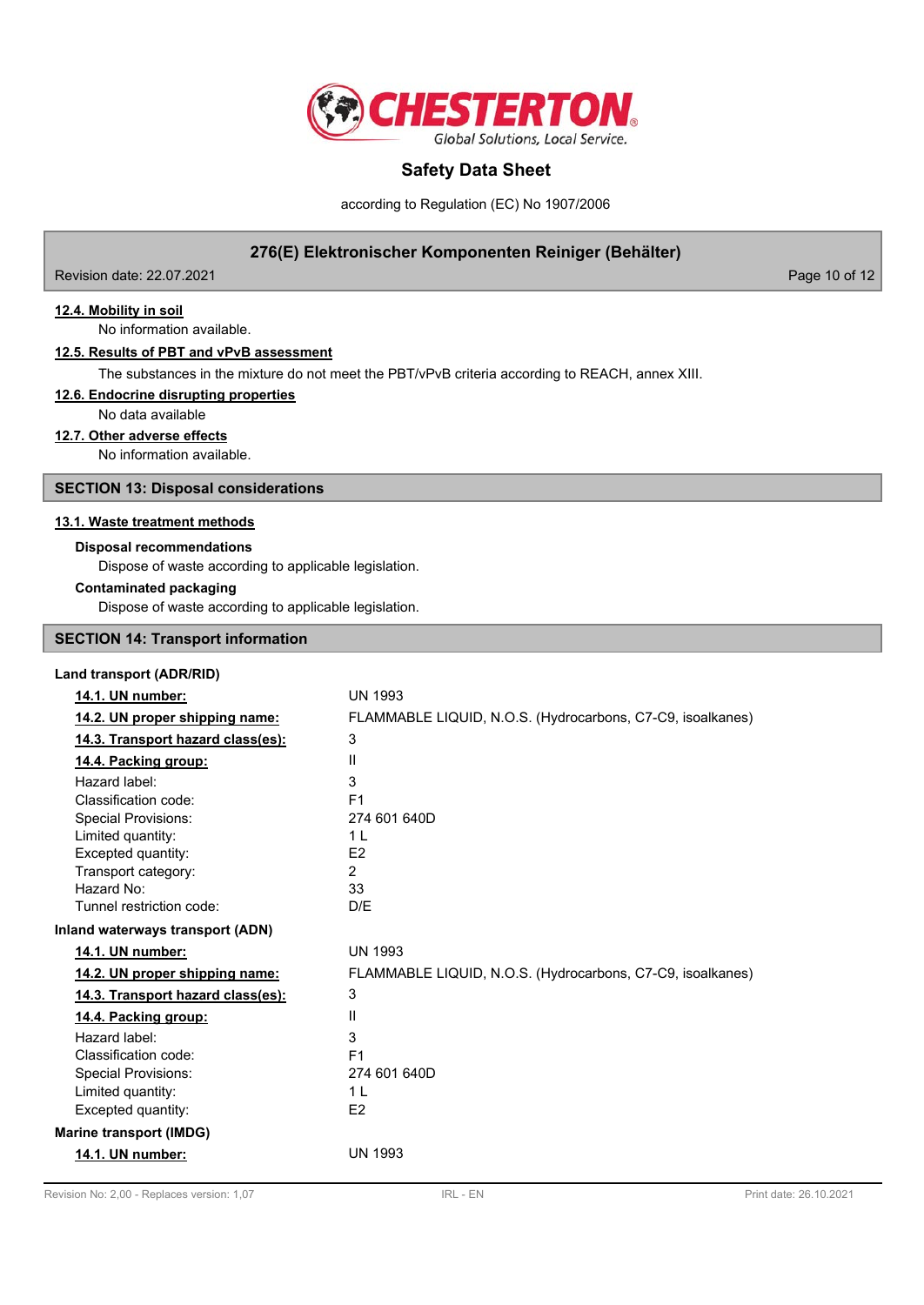

according to Regulation (EC) No 1907/2006

# **276(E) Elektronischer Komponenten Reiniger (Behälter)**

Revision date: 22.07.2021 **Page 11 of 12** 

| 14.2. UN proper shipping name:                                            | FLAMMABLE LIQUID, N.O.S. (Hydrocarbons, C7-C9, isoalkanes)                                           |
|---------------------------------------------------------------------------|------------------------------------------------------------------------------------------------------|
| 14.3. Transport hazard class(es):                                         | 3                                                                                                    |
| 14.4. Packing group:                                                      | $\mathbf{H}$                                                                                         |
| Hazard label:                                                             | 3                                                                                                    |
| Marine pollutant:                                                         | P                                                                                                    |
| <b>Special Provisions:</b>                                                | 274                                                                                                  |
| Limited quantity:                                                         | 1 <sub>L</sub>                                                                                       |
| Excepted quantity:<br>EmS:                                                | E2                                                                                                   |
|                                                                           | $F-E$ , S-E                                                                                          |
| Air transport (ICAO-TI/IATA-DGR)                                          |                                                                                                      |
| 14.1. UN number:                                                          | <b>UN 1993</b>                                                                                       |
| 14.2. UN proper shipping name:                                            | FLAMMABLE LIQUID, N.O.S. (Hydrocarbons, C7-C9, isoalkanes)                                           |
| 14.3. Transport hazard class(es):                                         | 3                                                                                                    |
| 14.4. Packing group:                                                      | $\mathbf{H}$                                                                                         |
| Hazard label:                                                             | 3                                                                                                    |
| <b>Special Provisions:</b>                                                | A <sub>3</sub>                                                                                       |
| Limited quantity Passenger:                                               | 1 <sub>L</sub>                                                                                       |
| Passenger LQ:                                                             | Y341<br>E <sub>2</sub>                                                                               |
| Excepted quantity:                                                        |                                                                                                      |
| IATA-packing instructions - Passenger:<br>IATA-max. quantity - Passenger: | 353<br>5L                                                                                            |
| IATA-packing instructions - Cargo:                                        | 364                                                                                                  |
| IATA-max. quantity - Cargo:                                               | 60L                                                                                                  |
| 14.5. Environmental hazards                                               |                                                                                                      |
| <b>ENVIRONMENTALLY HAZARDOUS:</b>                                         | Yes                                                                                                  |
| Danger releasing substance:                                               | Hydrocarbons, C7-C9, isoalkanes                                                                      |
| 14.6. Special precautions for user                                        |                                                                                                      |
| No information available.                                                 |                                                                                                      |
| 14.7. Maritime transport in bulk according to IMO instruments             |                                                                                                      |
| No information available.                                                 |                                                                                                      |
|                                                                           |                                                                                                      |
| <b>SECTION 15: Regulatory information</b>                                 |                                                                                                      |
|                                                                           | 15.1. Safety, health and environmental regulations/legislation specific for the substance or mixture |
| EU regulatory information                                                 |                                                                                                      |
| Restrictions on use (REACH, annex XVII):                                  |                                                                                                      |
| Entry 3, Entry 40                                                         |                                                                                                      |
| 2010/75/EU (VOC):                                                         | 700 g/l                                                                                              |
| National regulatory information                                           |                                                                                                      |
| Water hazard class (D):                                                   | 2 - obviously hazardous to water                                                                     |
| 15.2. Chemical safety assessment                                          |                                                                                                      |
|                                                                           | For the following substances of this mixture a chemical safety assessment has been carried out:      |
| Hydrocarbons, C7-C9, isoalkanes                                           |                                                                                                      |